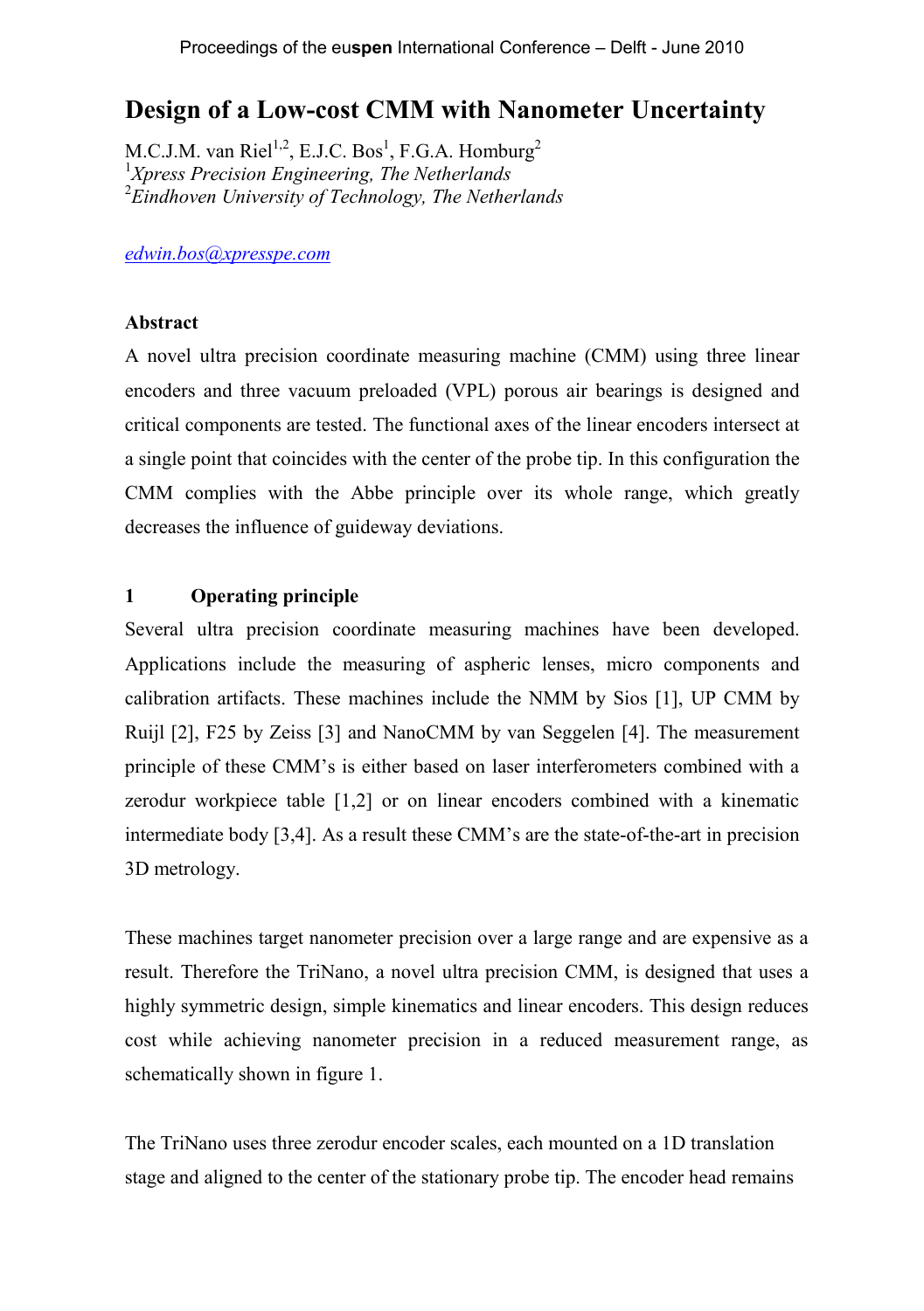#### Proceedings of the eu**spen** International Conference – Delft - June 2010



**Figure 1:** Operating principle of the TriNano CMM, schematic 2D representation of the 3D configuration.

stationary. In figure 1 it can be seen that when the right 1D translation stage moves, the workpiece table is translated in the same direction guided by the vacuum preloaded (VPL) air bearing mounted on the left 1D translation stage.

The design thus consists of three identical, relatively simple 1D translation stages, as displayed in figure 2. The use of an elastic line hinge between the VPL air bearing and the translation stage prevents over-constrained positioning of the workpiece table. The result is a highly symmetrical, kinematic design. The parallel operation of the stages results in favourable dynamics.



**Figure 2:** Drawing of the positioning system of the TriNano. The probe, probe frame and covers are removed.

As can be seen from figures 1 and 2, the air film of the VPL air bearing is part of the metrology loop. It is therefore critical that variations of the height of the air film are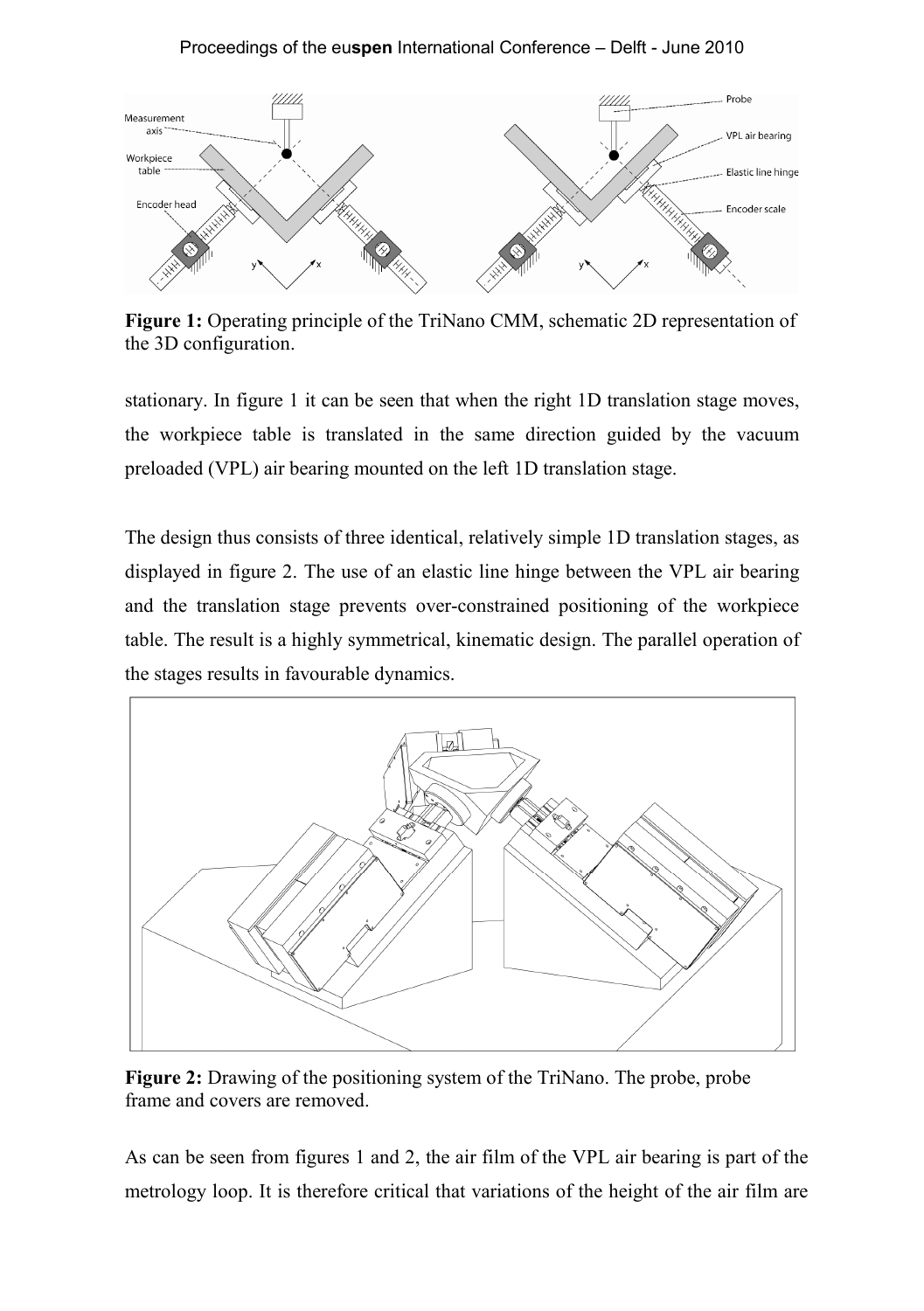small. Furthermore, the dynamics of the air film are the limiting factor in the dynamic behaviour of the TriNano. For these reasons an experimental characterization of a VPL air bearing was performed.

## **2 Vacuum preloaded air bearing experimental characterization**

Since VPL air bearings are internally preloaded, the test setup remains simple, as shown in figure 3. The VPL air bearing is mounted inside a ring, on which three



**Figure 3** VPL air bearing test setup





capacitive sensors are mounted and is attached to a granite surface plate via three elastic rods. Air and vacuum are supplied through standard regulators.

Figure 4 shows the variation of the height of the air film measured over a period of 10 minutes. From this figure, background noise of  $\pm 4$  nm and a total variation of  $\pm 8$ nm can be observed. The cyclic variation of the gap height is most likely caused by variations in the air and vacuum pressure supplies, improvements are expected by using better vacuum and pressure control.

The stiffness of the air film is a determining factor in the overall dynamic performance of the TriNano. To measure the dynamic stiffness of the VPL air bearing, an electrodynamic exciter was placed on top of the setup in figure 3. To determine the axial dynamic stiffness the shaker was placed in the centre of the VPL air bearing. By placing the exciter off-centre the then excited angular modes can be observed. Results of these measurements are shown in figure 5.

An axial eigenmode (figure 5, left) is observed around 1000 Hz. From the angular dynamic measurements on the right of figure 5 the first angular eigenmode is observed around 600 Hz. The static stiffness is determined by extrapolating to 0 Hz